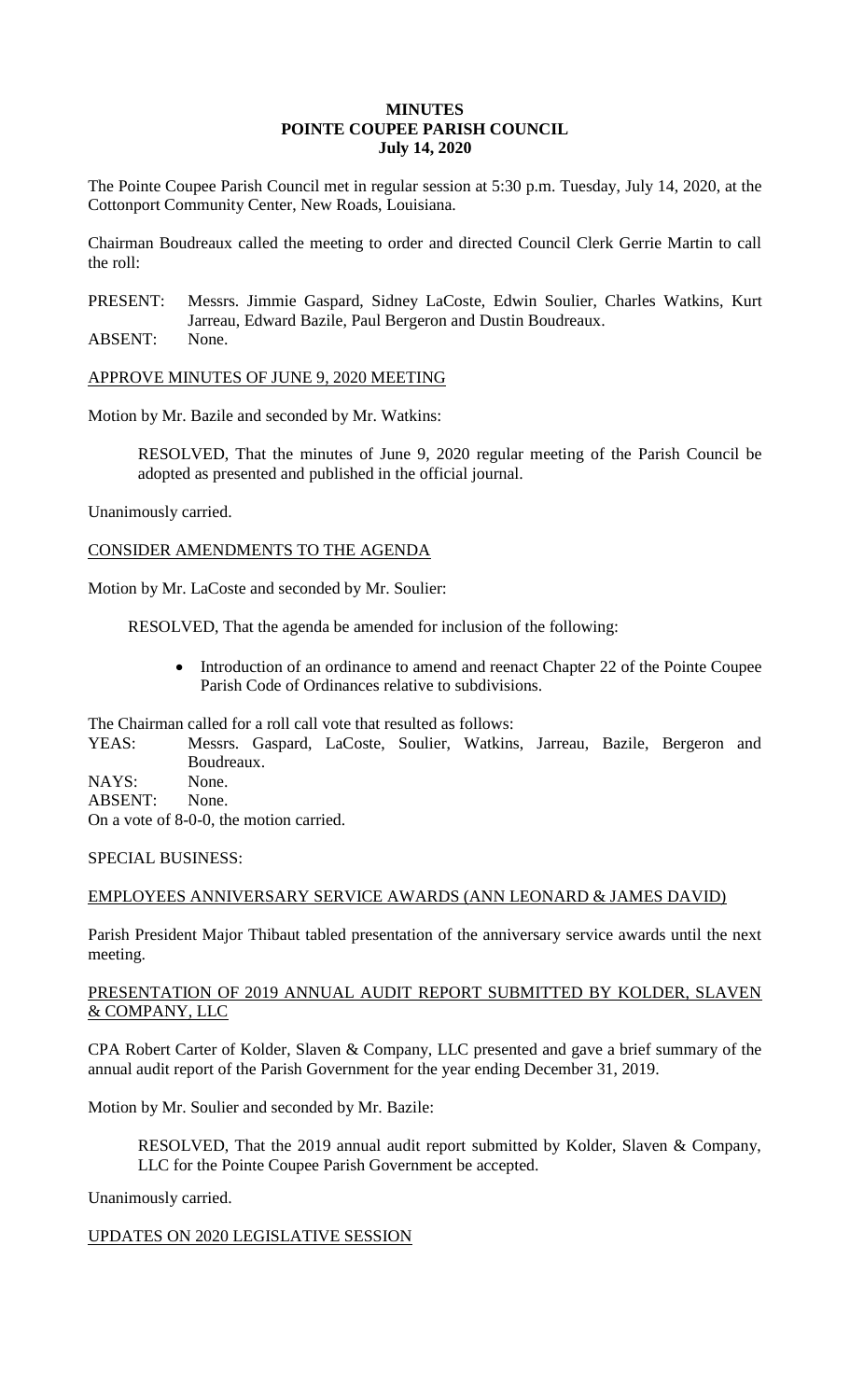#### July 14, 2020 2

State Representative Jeremy LaCombe gave updates on the 2020 Legislative Session. He reported on the COVID-19 relief funds awarded by the state, and Capital Outlay funding awarded for eight projects throughout the parish.

Councilman Jarreau and the council thanked and applauded Representative LaCombe for his assistance to the parish.

Councilman Gaspard left the meeting at 6:22 p.m.

#### PARISH PRESIDENT'S REPORT

Parish President Thibaut thanked Representative LaCombe and Senator Rick Ward for their assistance in the legislature in obtaining funding for various projects in the parish.

He gave an overview of the finances including an increase in sales tax by 2.36%, and increase in gas collections, and awaiting collections from the severance tax; no changes in human resources; upcoming groundbreaking ceremony for improvements to the Parish Courthouse; and relocation of the Sheriff's Criminal Division of Investigations. In closing, he responded to questions from councilmembers.

#### PUBLIC COMMENTS ON AGENDA ITEMS

There were no public comments received.

PUBLIC HEARING ON THE CLOSE-OUT OF THE SEWER PROJECT FOR PC PARISH SEWERAGE DISTRICT NO. 1 RELATIVE TO THE PARISH'S PERFORMANCE OF THE ACTIVITIES FUNDED UNDER THE FY2018 COMMUNITY DEVELOPMENT BLOCK GRANT (LCDBG) PROGRAM

A hearing to obtain public input on the close-out of the sewer project for Pointe Coupee Parish Sewerage District No. 1 relative to the parish's performance of the activities funded under the FY 2018 LA Community Development Block Grant (LCDBG) Program was conducted at 6:24 p.m. on Tuesday, July 14, 2020 at the Cottonport Community Center, 208 East Main Street, New Roads, Louisiana.

There were no objections received orally or written, and the hearing was closed.

## INTRODUCTION OF ORDINANCES:

# AN ORDINANCE TO ENACT CHAPTER 21, ARTICLE II, SECTION 21-20(H) OF THE POINTE COUPEE PARISH CODE OF ORDINANCES, PERTAINING TO SOLID WASTE; AND TO OTHERWISE PROVIDE WITH RESPECT THERETO (PUBLIC HEARING AUGUST 11, 2020)

#### NOTICE OF INTRODUCTION OF ORDINANCE AND PUBLIC HEARING

NOTICE IS HEREBY GIVEN that a proposed ordinance to enact Chapter 21, Article II, Section 21-20(h) of the Pointe Coupee Parish Code of Ordinances, pertaining to solid waste; and to otherwise provide with respect thereto has been introduced before the Pointe Coupee Parish Council, and that a public hearing will be held relative thereto at 5:30 p.m., Tuesday, August 11, 2020 at the Parish Council Meeting Room, Courthouse Annex, 160 East Main Street, New Roads, Louisiana, after which said ordinance may be considered for adoption. All interested persons are urged to attend.

AN ORDINANCE TO AMEND CHAPTER 4 OF THE POINTE COUPEE PARISH CODE OF ORDINANCES, PERTAINING TO ANIMALS AND FOWL; TO ENACT SECTION 4-10; TO AMEND SECTION 4-12; TO ENACT ARTICLE IV; TO RE-DESIGNATE SECTIONS 4-29, 4-30, AND 4-31; TO ENACT SECTION 4-32; AND TO OTHERWISE PROVIDE WITH RESPECT THERETO (PUBLIC HEARING AUGUST 11, 2020)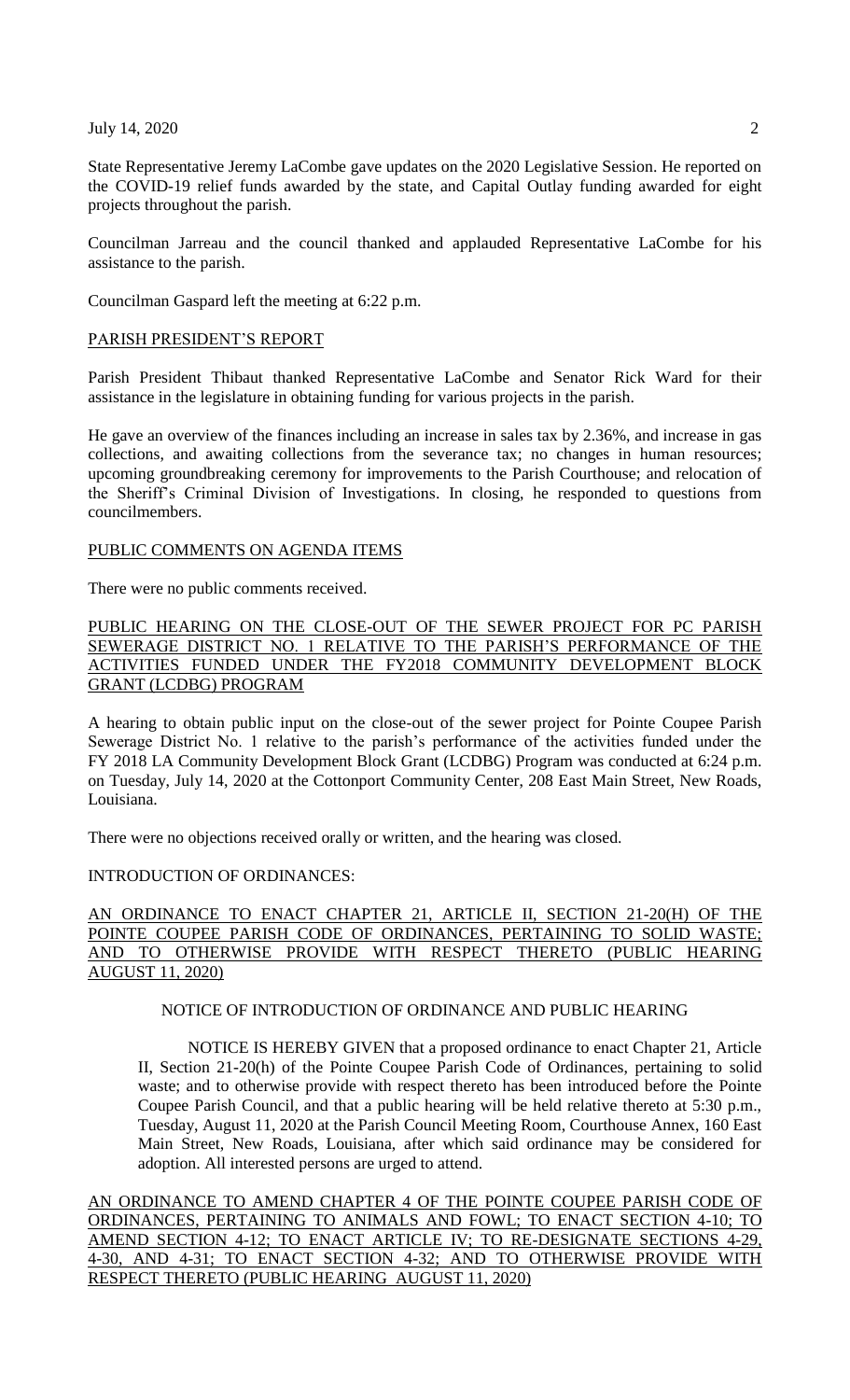## NOTICE OF INTRODUCTION OF ORDINANCE AND PUBLIC HEARING

NOTICE IS HEREBY GIVEN that a proposed ordinance to amend Chapter 4 of the Pointe Coupee Parish Code of Ordinances, pertaining to animals and fowl; to enact Section 4-10; to amend Section 4-12; to enact Article IV; to re-designate Sections 4-29, 4-30, and 4-31; to enact Section 4-32; and to otherwise provide with respect thereto has been introduced before the Pointe Coupee Parish Council, and that a public hearing will be held relative thereto at 5:30 p.m., Tuesday, August 11, 2020 at the Parish Council Meeting Room, Courthouse Annex, 160 East Main Street, New Roads, Louisiana, after which said ordinance may be considered for adoption. All interested persons are urged to attend.

## AN ORDINANCE TO AMEND AND REENACT CHAPTER 22 OF THE POINTE COUPEE PARISH CODE OF ORDINANCES, PERTAINING TO SUBDIVISIONS (PUBLIC HEARING AUGUST 11, 2020)

## NOTICE OF INTRODUCTION OF ORDINANCE AND PUBLIC HEARING

NOTICE IS HEREBY GIVEN that a proposed ordinance to amend and reenact Chapter 22 of the Pointe Coupee Parish Code of Ordinances, pertaining to subdivisions has been introduced before the Pointe Coupee Parish Council, and that a public hearing will be held relative thereto at 5:30 p.m., Tuesday, August 11, 2020 at the Parish Council Meeting Room, Courthouse Annex, 160 East Main Street, New Roads, Louisiana, after which said ordinance may be considered for adoption. All interested persons are urged to attend.

### RESOLUTION(S):

## RENEWAL OF MULTI-YEAR CONTRACT AGREEMENT WITH L & L WASTE COLLECTION SERVICES, LLC FOR SOLID WASTE COLLECTION AT OLD RIVER LANDING

Motion by Mr. LaCoste and seconded by Mr. Soulier:

RESOLVED, That the renewal of a multi-year contract agreement between Pointe Coupee Parish Government and L & L Waste Collection Services, LLC for solid waste collection at Old River Landing be approved.

Unanimously carried.

#### HIRE SPECIAL COUNSEL BEAU BOURGEOIS WITH KEAN MILLER FOR COURTHOUSE LITIGATION AGAINST ORKIN PEST CONTROL SERVICE

Motion by Mr. Bergeron and seconded by Mr. Bazile:

RESOLVED, That Attorney Beau Bourgeois with Kean Miller be hired as special counsel to represent the parish for the courthouse litigation against Orkin Pest Control Service.

Unanimously carried.

# SPECIAL MATTERS TO BE CONSIDERED BY COUNCIL AND PARISH PRESIDENT:

#### APPEAL TO REQUEST ADDITIONAL TIME TO DEMOLISH AND REMOVE DERELICT STRUCTURES LOCATED AT 6663 ISLAND ROAD AT VENTRESS (PARCEL #369815)

On behalf of Mrs. Grace Lanoha, Parish President Thibaut informed the council of her appeal to the order of condemnation, and requesting additional time to demolish and remove the remaining abandoned structure located at 6663 Island Road at Ventress (Parcel #369815).

Motion by Mr. Soulier and seconded by Mr. LaCoste:

RESOLVED, That the Pointe Coupee Parish Council hereby ratify the order of condemnation and Mr. James Dean Lanoha be granted a 90-day extension to demolish and